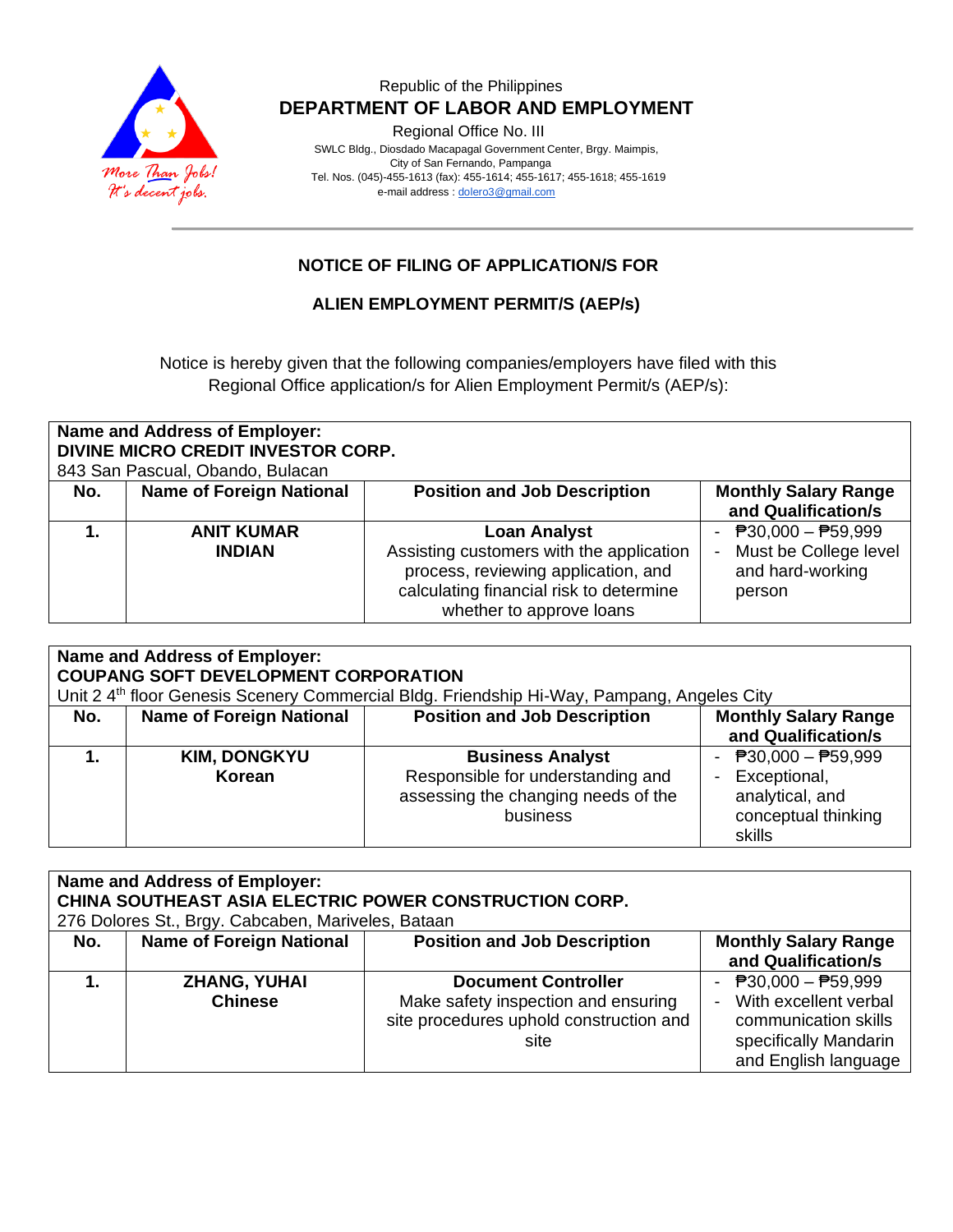

# Republic of the Philippines  **DEPARTMENT OF LABOR AND EMPLOYMENT**

Regional Office No. III

 SWLC Bldg., Diosdado Macapagal Government Center, Brgy. Maimpis, City of San Fernando, Pampanga Tel. Nos. (045)-455-1613 (fax): 455-1614; 455-1617; 455-1618; 455-1619 e-mail address [: dolero3@gmail.com](mailto:dolero3@gmail.com)

| 2. | <b>GAI, HONGLIN</b><br><b>Chinese</b>  | <b>Project Coordinator</b><br>Responsible for the entire power plant<br>project results and it's timely completion              | $\overline{P}30,000 - \overline{P}59,999$<br>With excellent verbal<br>communication skills<br>specifically Mandarin<br>and English language |
|----|----------------------------------------|---------------------------------------------------------------------------------------------------------------------------------|---------------------------------------------------------------------------------------------------------------------------------------------|
| 3. | <b>YI, JINCHUN</b><br><b>Chinese</b>   | <b>Project Manager</b><br>Responsible for the entire power plant<br>project results and it's timely completion                  | $\overline{P}30,000 - \overline{P}59,999$<br>With excellent verbal<br>communication skills<br>specifically Mandarin<br>and English language |
| 4. | QI, JUN<br><b>Chinese</b>              | <b>Site Manager</b><br>Use specialist construction<br>management computer software to<br>manage & control all kind of inventory | $\overline{P}30,000 - \overline{P}59,999$<br>With excellent verbal<br>communication skills<br>specifically Mandarin<br>and English language |
| 5. | <b>LYU, LIANYUAN</b><br><b>Chinese</b> | <b>Document Controller</b><br>Make safety inspection and ensuring<br>site procedures uphold construction and<br>site            | $P30,000 - P59,999$<br>With excellent verbal<br>communication skills<br>specifically Mandarin<br>and English language                       |

| <b>Name and Address of Employer:</b><br>JAE MAN HYUK REALTY CORP.<br>Unit F10 Nile St. Riverside Subd., Anunas, Angeles City |                                 |                                                                                                                                                                                                                                                 |                                                                                                           |  |
|------------------------------------------------------------------------------------------------------------------------------|---------------------------------|-------------------------------------------------------------------------------------------------------------------------------------------------------------------------------------------------------------------------------------------------|-----------------------------------------------------------------------------------------------------------|--|
| No.                                                                                                                          | <b>Name of Foreign National</b> | <b>Position and Job Description</b>                                                                                                                                                                                                             | <b>Monthly Salary Range</b><br>and Qualification/s                                                        |  |
|                                                                                                                              | <b>CHA, SOON HYUK</b><br>Korean | <b>Executive Manager</b><br>The Real Estate Executive's primary<br>responsibility is to find, obtain, manage,<br>and dispose of real estate facilities to<br>optimize the portfolio for the company's<br>primary business needs and objectives. | - $P30,000 - P59,999$<br>Develop creative<br>briefs and guide<br>creative direction to<br>meet objectives |  |